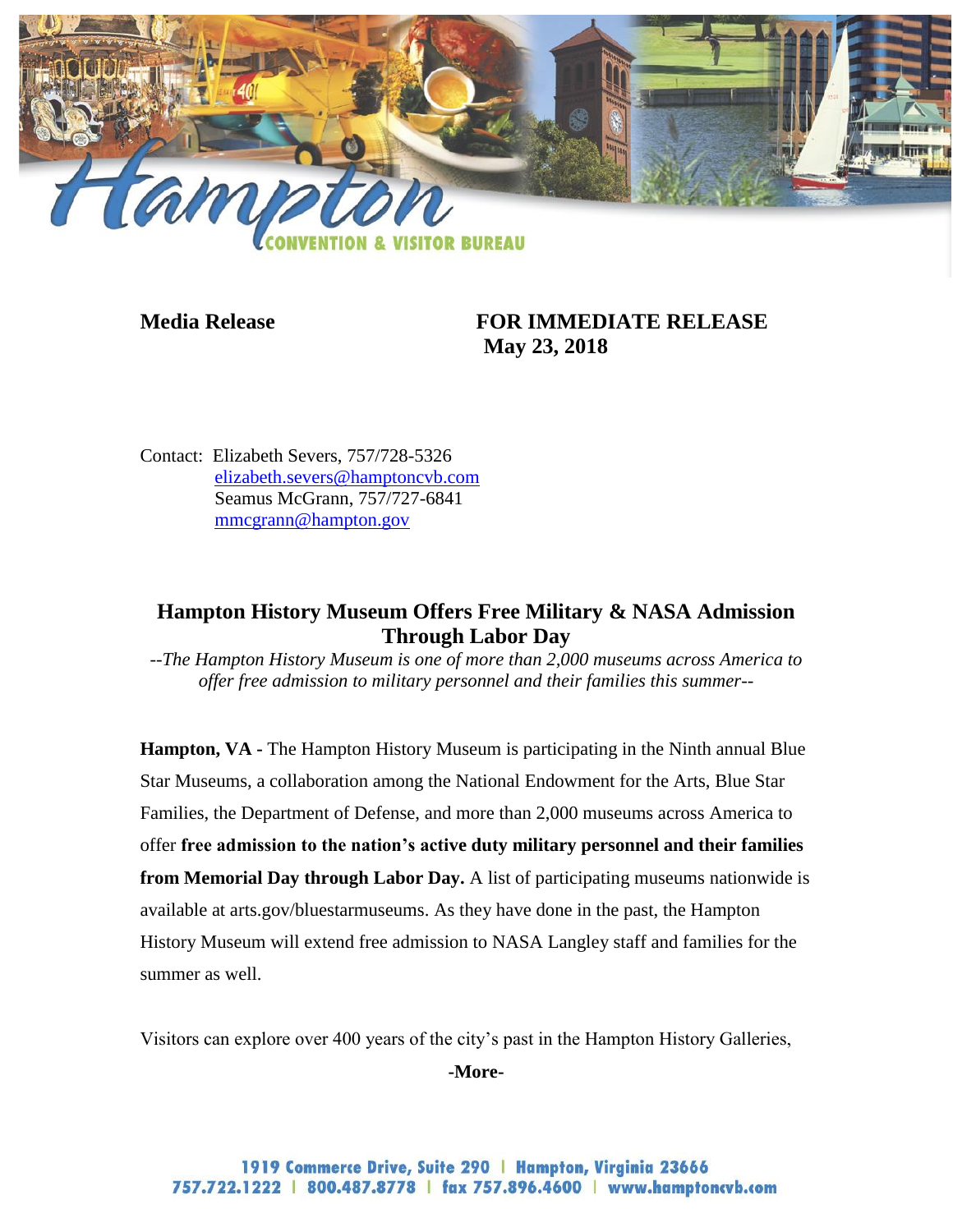## **Hampton History Museum Offers Free Military & NASA Admission Through Labor Day- Page 2**

and view displays chronicling Hampton's experiences during the American Revolution, War of 1812, Civil War, WW I & WWII and other conflicts, along with the special displays "NASA: Hampton Takes Flight," celebrating the city's role in aeronautical development and space exploration, and "When the Computer Wore a Skirt: NASA's Human Computers" that tells the story behind the hit film and best-selling book "Hidden Figures."

Also on display on the museum's second floor is the travelling exhibit "Pirates, Privateers and Buccaneers." In commemoration of the 300th anniversary the death of the notorious Blackbeard this exhibit on loan from the South Carolina State Museum, tells the story of Blackbeard, who blockaded Charleston Harbor in 1718 prior to his death in North Carolina, along with the stories of many other pirates.

The exhibit will thrill those who have always been fascinated by these desperadoes of the seas. It will dispel a number of popular myths about pirates, such as that they made their victims walk the plank, and used phrases such as 'arrrgh,' and 'matey,' which are fictions of Hollywood. This exhibit will also address the problem of modern piracy dispelling another popular myth that pirates disappeared a long time ago.

When approached by North Carolina merchants seeking help in breaking up piracy along the Outer Banks, Virginia Governor Alexander Spotswood sent the Royal Navy, under the command of Lieutenant Robert Maynard, to capture Blackbeard. After the pirate was killed in a battle off the coast of North Carolina on November 22, 1718, Lieutenant Maynard had his head removed and hung from the bowsprit of his sloop. Oral tradition holds that on arrival in Virginia, the head was hung from a pole at the mouth of the Hampton River as a warning to others who might be tempted by piracy. The head remained for some time and the site continues to be known as Blackbeard's Point today.

**-More-**